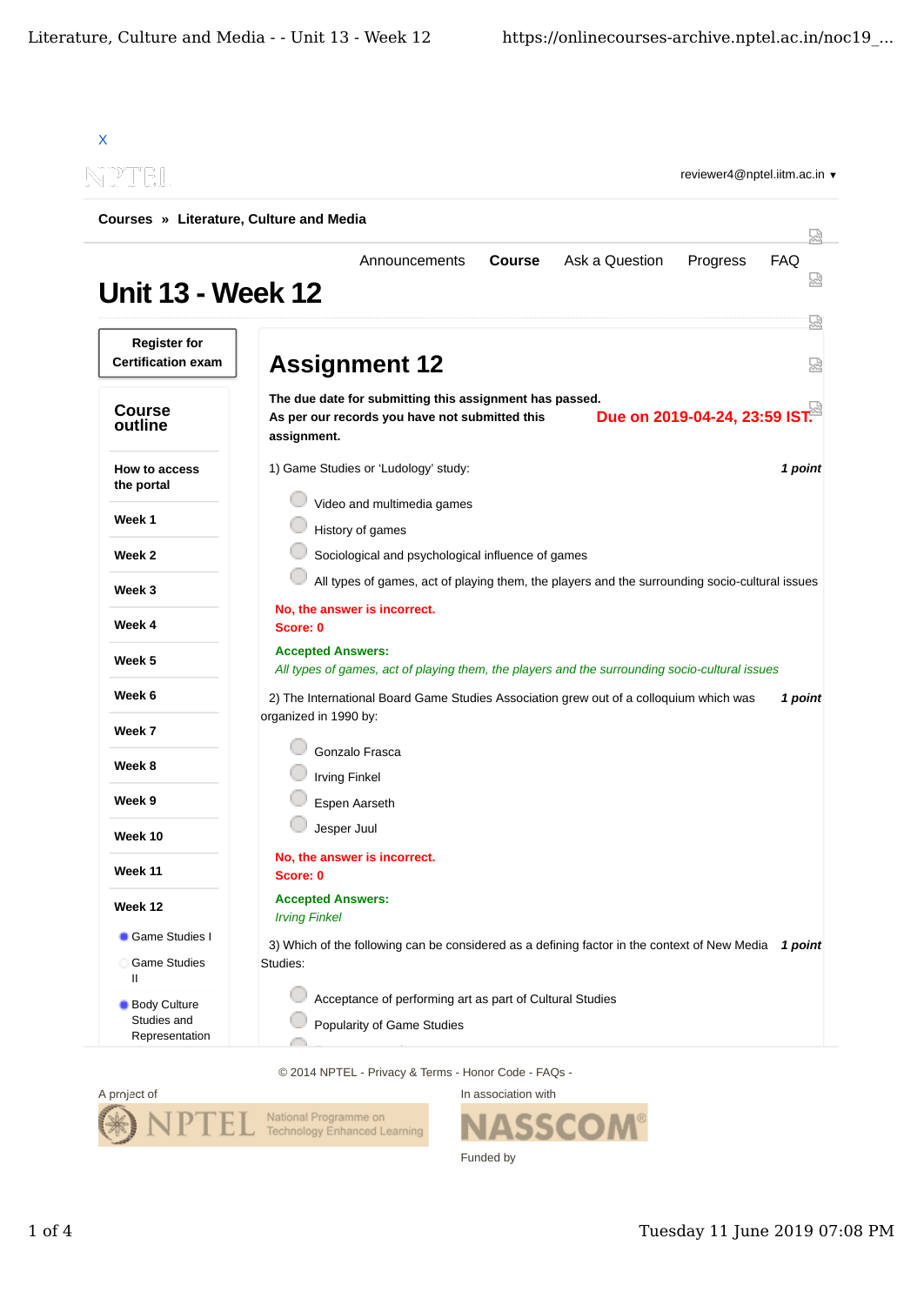## Literature, Culture and Media - - Unit 13 - Week 12

| Media                                | Easy access to internet                                                                                                      |         |
|--------------------------------------|------------------------------------------------------------------------------------------------------------------------------|---------|
| Quiz :<br>Assignment 12              | ce De<br>4) Which of the following is NOT a characteristic of traditional media:                                             | 1 point |
| Solution of                          | Socially determined effects of technology                                                                                    |         |
| Assignment 12                        | Spectatorship                                                                                                                |         |
| <b>DOWNLOAD</b>                      | Immersion                                                                                                                    |         |
| <b>VIDEOS</b>                        | Active audience                                                                                                              | 덣       |
| <b>Text Transcript</b>               | No, the answer is incorrect.                                                                                                 |         |
| <b>Interaction</b><br><b>Session</b> | Score: 0                                                                                                                     | 요       |
|                                      | <b>Accepted Answers:</b><br><i><b>Immersion</b></i>                                                                          | 얺       |
|                                      | 5) The term 'ludification' describes:                                                                                        | 1 point |
|                                      | The process of diminishing playfulness                                                                                       | 썮       |
|                                      | A culture in which play and games are not accepted as key elements of law and knowledge.                                     |         |
|                                      | A situation in which rituals and festivals are taken seriously                                                               |         |
|                                      | A culture in which the spread of play is a routine activity in everyone's life                                               |         |
|                                      | No, the answer is incorrect.<br>Score: 0                                                                                     |         |
|                                      | <b>Accepted Answers:</b>                                                                                                     |         |
|                                      | A culture in which the spread of play is a routine activity in everyone's life                                               |         |
|                                      | 6) Which of the following can NOT be considered as a correct definition of Gamification:                                     | 1 point |
|                                      | Gamification is the use of game design elements in non-game contexts.                                                        |         |
|                                      | Using game thinking and game mechanics to solve problems and engage users                                                    |         |
|                                      | Adoption of game technology and game design methods only within the games' industry                                          |         |
|                                      | Process of integrating game dynamics into our service, community or campaign, in order to<br>drive participation             |         |
|                                      | No, the answer is incorrect.<br>Score: 0                                                                                     |         |
|                                      | <b>Accepted Answers:</b>                                                                                                     |         |
|                                      | Adoption of game technology and game design methods only within the games' industry                                          |         |
|                                      | 7) Which of the following statements can NOT be associated with Body Culture Studies:                                        | 1 point |
|                                      | It emphasizes the primacy of body as the material basis of our existence as human beings.                                    |         |
|                                      | It does not include sports and social time within its focus.                                                                 |         |
|                                      | It believes that it is through the interaction of bodies, that social practice and society comes<br>into being.              |         |
|                                      | It describes and compares bodily practices within the larger contexts of culture and society.                                |         |
|                                      | No, the answer is incorrect.<br>Score: 0                                                                                     |         |
|                                      | <b>Accepted Answers:</b>                                                                                                     |         |
|                                      | It does not include sports and social time within its focus.                                                                 |         |
|                                      | 8) Which of the following is NOT an effect of the media portrayal of gender role stereotypes on 1 point<br>young children:   |         |
|                                      | Persistent exposure to conventional and traditional gender roles impacts how children<br>perceive themselves and their roles |         |
|                                      | Negative portrayals can affect children's self-esteem.                                                                       |         |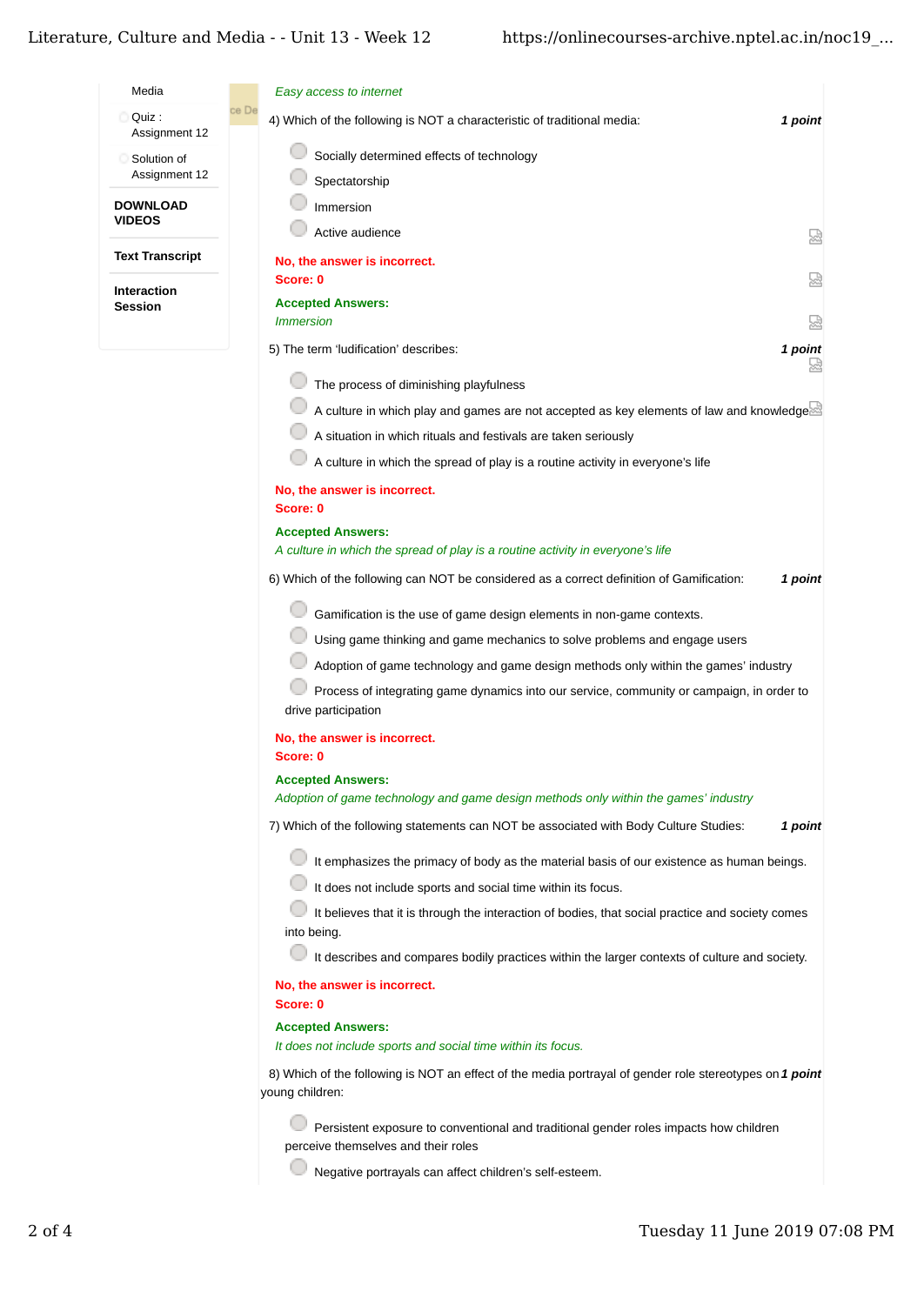